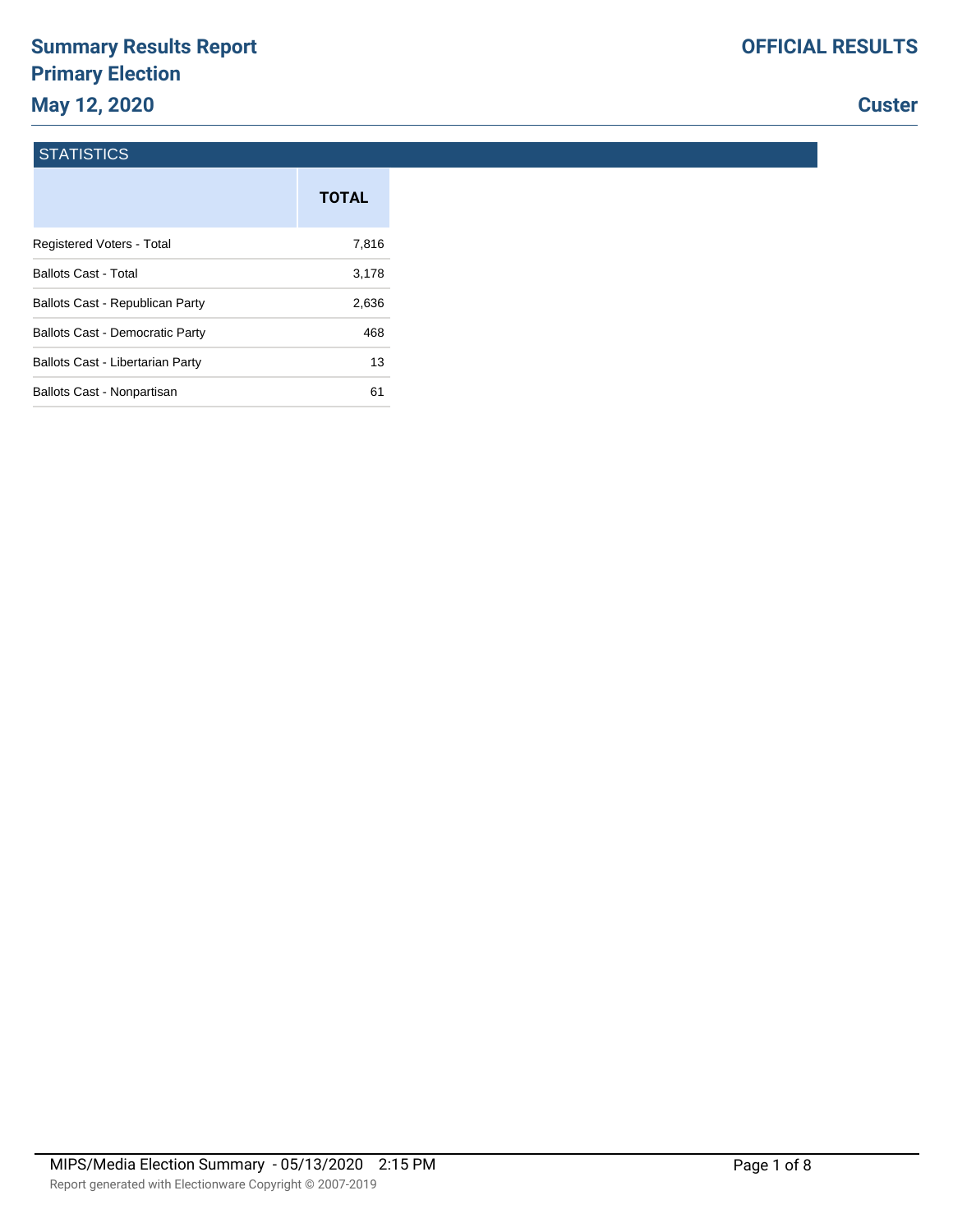#### **Rep President**

Vote For 1

|                         | <b>TOTAL</b> | VOTE %  |
|-------------------------|--------------|---------|
| Donald J. Trump         | 2,451        | 95.11%  |
| <b>Bill Weld</b>        | 111          | 4.31%   |
| Write-In Totals         | 15           | 0.58%   |
| <b>Total Votes Cast</b> | 2,577        | 100.00% |
| <b>Contest Totals</b>   | 2,636        |         |

#### **Rep US Senator**

Vote For 1

|                         | <b>TOTAL</b> | VOTE %  |
|-------------------------|--------------|---------|
| Ben Sasse               | 1,711        | 64.84%  |
| Matt Innis              | 923          | 34.98%  |
| Write-In Totals         | 5            | 0.19%   |
| <b>Total Votes Cast</b> | 2,639        | 100.00% |
| <b>Contest Totals</b>   | 2,701        |         |

#### **Rep Congress Dist 3**

|                          | <b>TOTAL</b> | VOTE %  |
|--------------------------|--------------|---------|
| Adrian Smith             | 2,166        | 84.28%  |
| Arron Kowalski           | 145          | 5.64%   |
| <b>Justin Moran</b>      | 107          | 4.16%   |
| William Elfgren          | 102          | 3.97%   |
| Larry Lee Scott Bolinger | 41           | 1.60%   |
| Write-In Totals          | 9            | 0.35%   |
| <b>Total Votes Cast</b>  | 2,570        | 100.00% |
| <b>Contest Totals</b>    | 2,701        |         |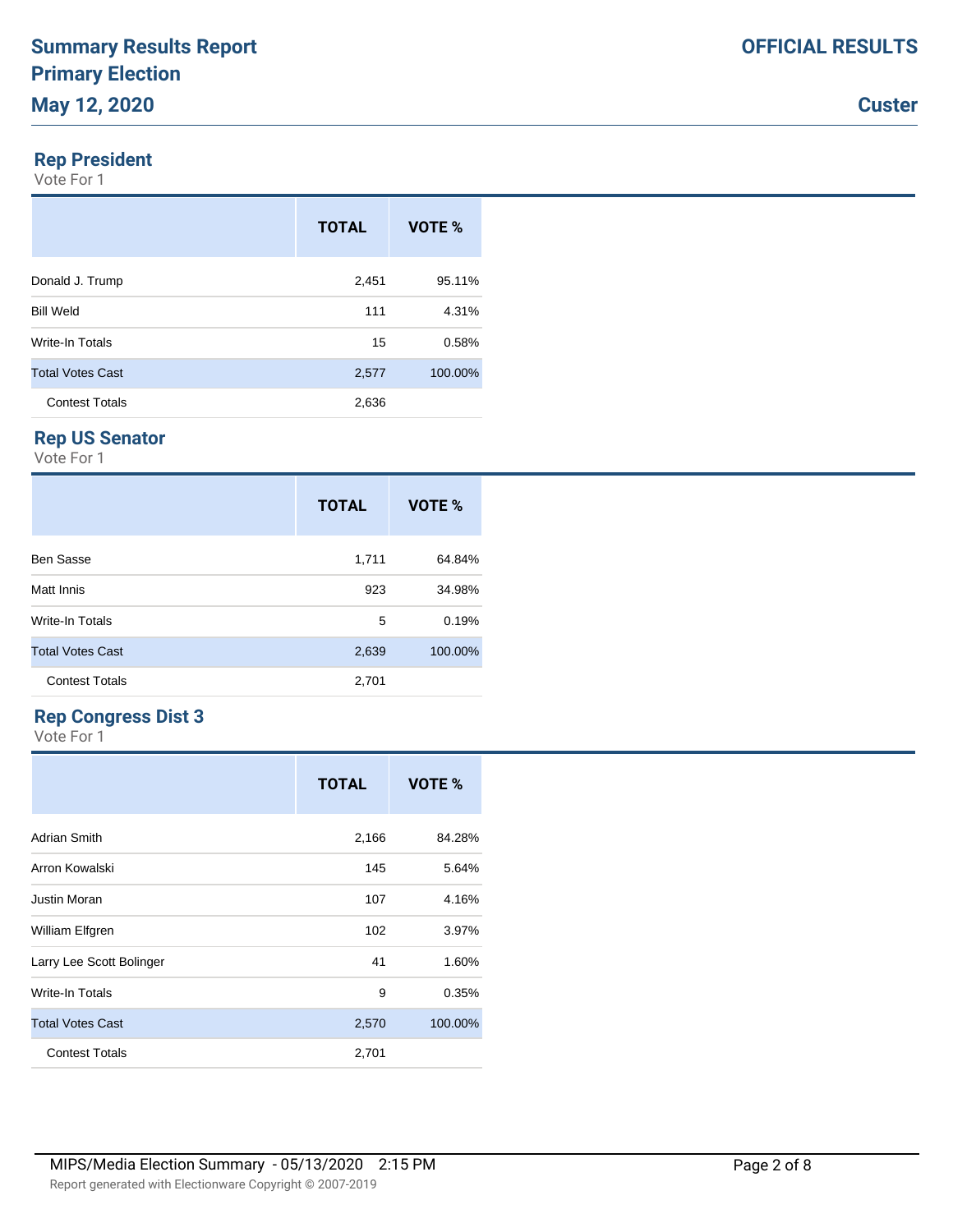### **Rep Co Supervisor 4**

Vote For 1

|                         | <b>TOTAL</b> | VOTE %   |
|-------------------------|--------------|----------|
| Dwain K. Bryner         | 190          | 41.48%   |
| Jeff Wardyn             | 160          | 34.93%   |
| <b>Blaine Gibbons</b>   | 108          | 23.58%   |
| <b>Write-In Totals</b>  | 0            | $0.00\%$ |
| <b>Total Votes Cast</b> | 458          | 100.00%  |
| <b>Contest Totals</b>   | 474          |          |

### **Rep Co Supervisor 6**

Vote For 1

|                           | <b>TOTAL</b> | VOTE %  |
|---------------------------|--------------|---------|
| Lynn Longmore             | 233          | 59.90%  |
| Matthew W. Eggleston      | 108          | 27.76%  |
| Donnis J. Hueftle-Bullock | 48           | 12.34%  |
| Write-In Totals           | 0            | 0.00%   |
| <b>Total Votes Cast</b>   | 389          | 100.00% |
| <b>Contest Totals</b>     | 403          |         |

#### **Dem President**

|                         | <b>TOTAL</b> | VOTE %  |
|-------------------------|--------------|---------|
| Joe Biden               | 329          | 76.51%  |
| <b>Tulsi Gabbard</b>    | 28           | 6.51%   |
| <b>Bernie Sanders</b>   | 28           | 6.51%   |
| Elizabeth Warren        | 22           | 5.12%   |
| <b>Write-In Totals</b>  | 23           | 5.35%   |
| <b>Total Votes Cast</b> | 430          | 100.00% |
| <b>Contest Totals</b>   | 468          |         |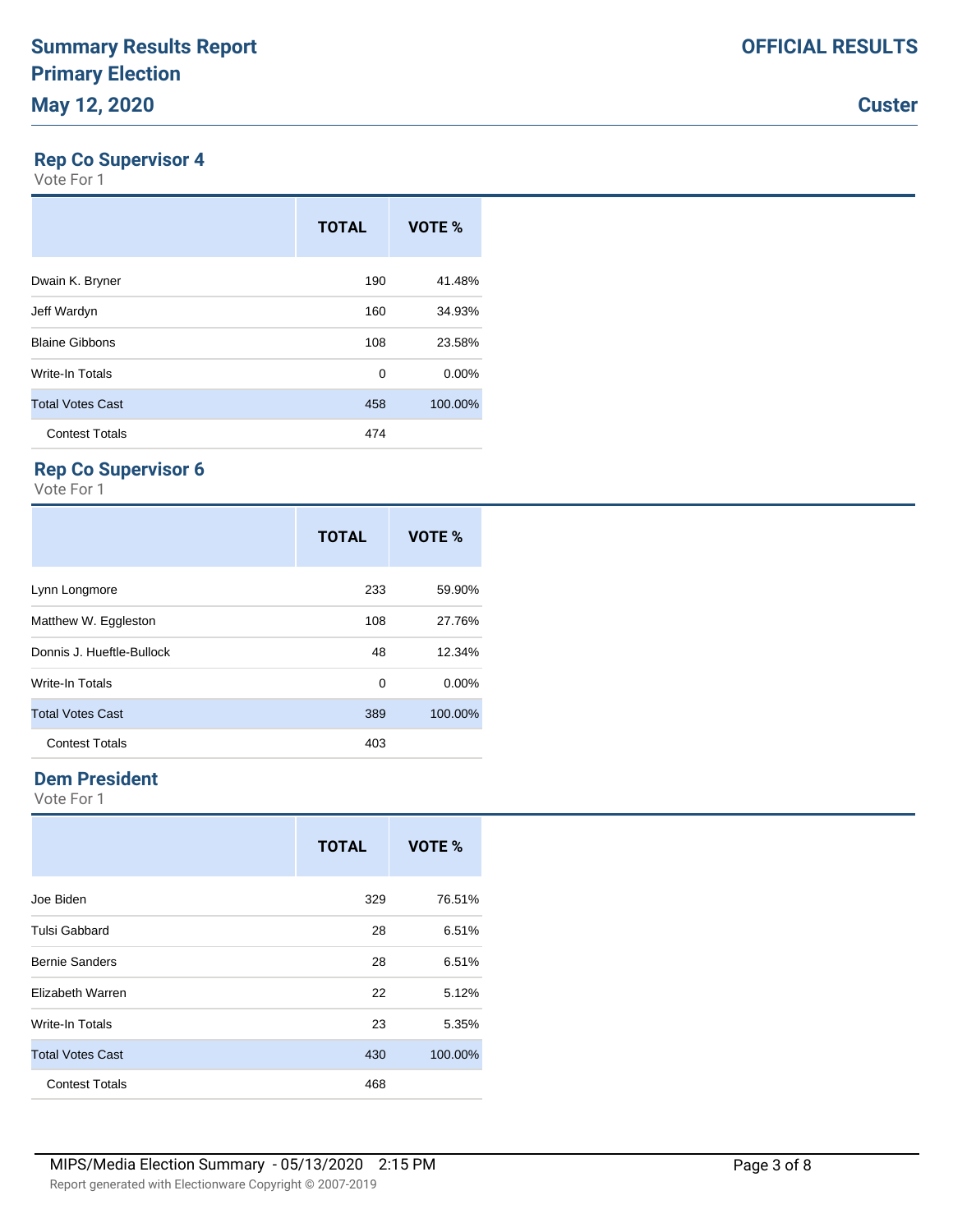#### **Dem US Senator**

Vote For 1

|                         | <b>TOTAL</b> | VOTE %  |
|-------------------------|--------------|---------|
| Chris Janicek           | 135          | 34.26%  |
| Angie Philips           | 80           | 20.30%  |
| Andy Stock              | 53           | 13.45%  |
| Alisha Shelton          | 48           | 12.18%  |
| Larry Marvin            | 41           | 10.41%  |
| Dennis Frank Macek      | 17           | 4.31%   |
| Daniel M. Wik           | 14           | 3.55%   |
| Write-In Totals         | 6            | 1.52%   |
| <b>Total Votes Cast</b> | 394          | 100.00% |
| <b>Contest Totals</b>   | 468          |         |

### **Dem Congress Dist 3**

|                         | <b>TOTAL</b> | VOTE %  |
|-------------------------|--------------|---------|
| Mark Elworth Jr.        | 366          | 97.86%  |
| <b>Write-In Totals</b>  | 8            | 2.14%   |
| <b>Total Votes Cast</b> | 374          | 100.00% |
| <b>Contest Totals</b>   | 468          |         |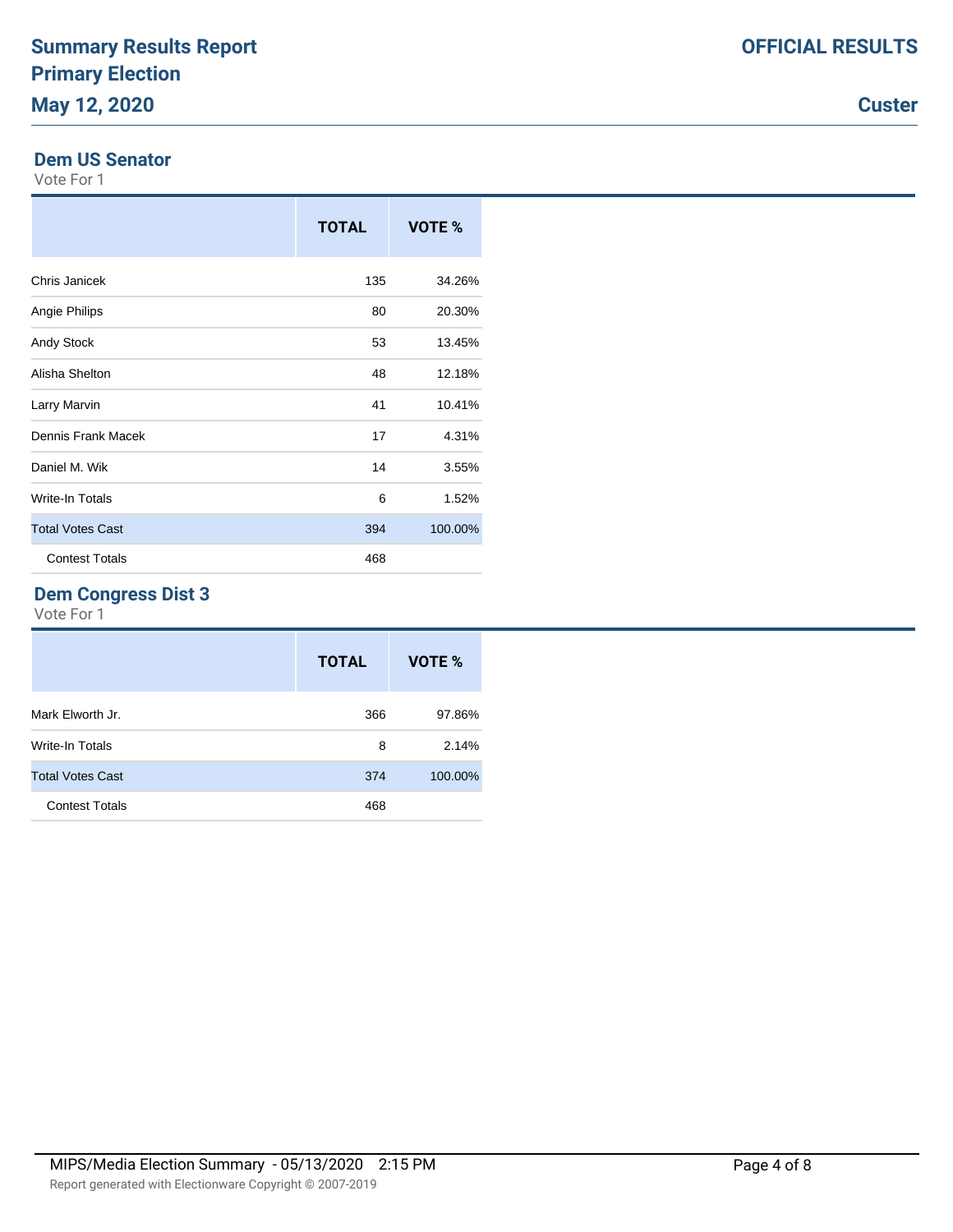#### **Lib President**

Vote For 1

|                         | <b>TOTAL</b> | VOTE %  |
|-------------------------|--------------|---------|
| Max Abramson            | 3            | 27.27%  |
| Dan Behrman             | 2            | 18.18%  |
| Lincoln Chafee          | 1            | 9.09%   |
| Jo Jorgensen            | 1            | 9.09%   |
| Adam Kokesh             | 1            | 9.09%   |
| Jacob Hornberger        | 0            | 0.00%   |
| Write-In Totals         | 3            | 27.27%  |
| <b>Total Votes Cast</b> | 11           | 100.00% |
| <b>Contest Totals</b>   | 13           |         |

#### **Lib US Senator**

Vote For 1

|                         | <b>TOTAL</b> | VOTE %  |
|-------------------------|--------------|---------|
| Gene Siadek             | 9            | 90.00%  |
| Write-In Totals         | 1            | 10.00%  |
| <b>Total Votes Cast</b> | 10           | 100.00% |
| <b>Contest Totals</b>   | 13           |         |

# **Lib Congress Dist 3**

|                         | <b>TOTAL</b> | VOTE %  |
|-------------------------|--------------|---------|
| Dustin C. Hobbs         | 9            | 90.00%  |
| <b>Write-In Totals</b>  | 1            | 10.00%  |
| <b>Total Votes Cast</b> | 10           | 100.00% |
| <b>Contest Totals</b>   | 13           |         |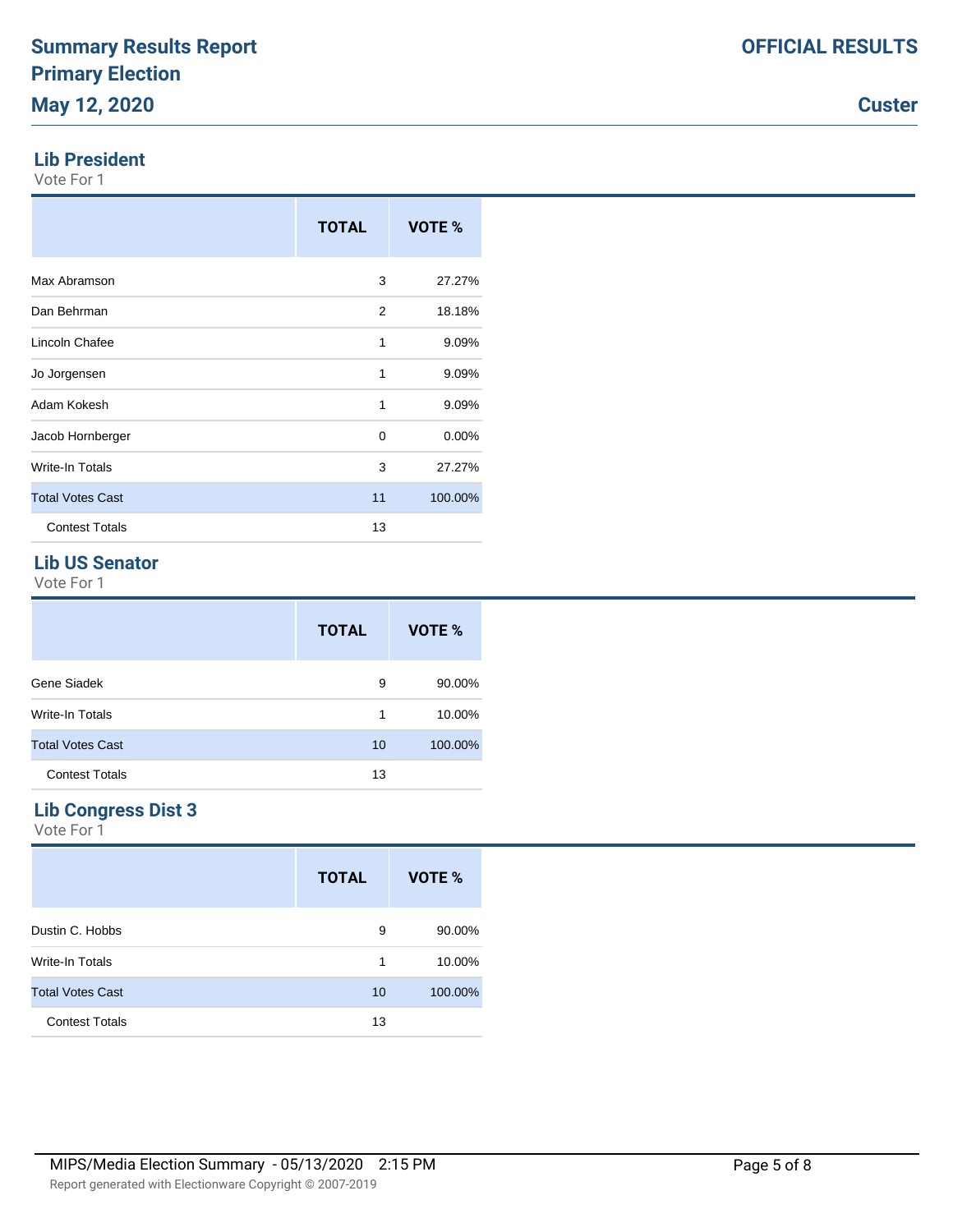### **A-M #15**

Vote For 3

|                         | <b>TOTAL</b> | VOTE %  |
|-------------------------|--------------|---------|
| Michelle Miller         | 259          | 24.16%  |
| <b>Ben Cooksley</b>     | 242          | 22.57%  |
| <b>Sandy Priest</b>     | 177          | 16.51%  |
| <b>Tom Griffith</b>     | 131          | 12.22%  |
| <b>Courtney Marsh</b>   | 114          | 10.63%  |
| <b>Brandon Miller</b>   | 111          | 10.35%  |
| Jeff Baker              | 36           | 3.36%   |
| Write-In Totals         | 2            | 0.19%   |
| <b>Total Votes Cast</b> | 1,072        | 100.00% |
| <b>Contest Totals</b>   | 1,209        |         |

### **SEM - 101**

|                          | <b>TOTAL</b> | VOTE %  |
|--------------------------|--------------|---------|
| Jennifer L. Anderson     | 10           | 22.73%  |
| Kirby D. Burden          | 8            | 18.18%  |
| <b>Brock Elsen</b>       | 8            | 18.18%  |
| Rachel Hrasky            | 7            | 15.91%  |
| Jana Hoos                | 6            | 13.64%  |
| Rachel Schroeder         | 3            | 6.82%   |
| <b>Timothy Schroeder</b> | 1            | 2.27%   |
| <b>Todd Ibach</b>        | 1            | 2.27%   |
| <b>Write-In Totals</b>   | $\Omega$     | 0.00%   |
| <b>Total Votes Cast</b>  | 44           | 100.00% |
| <b>Contest Totals</b>    | 45           |         |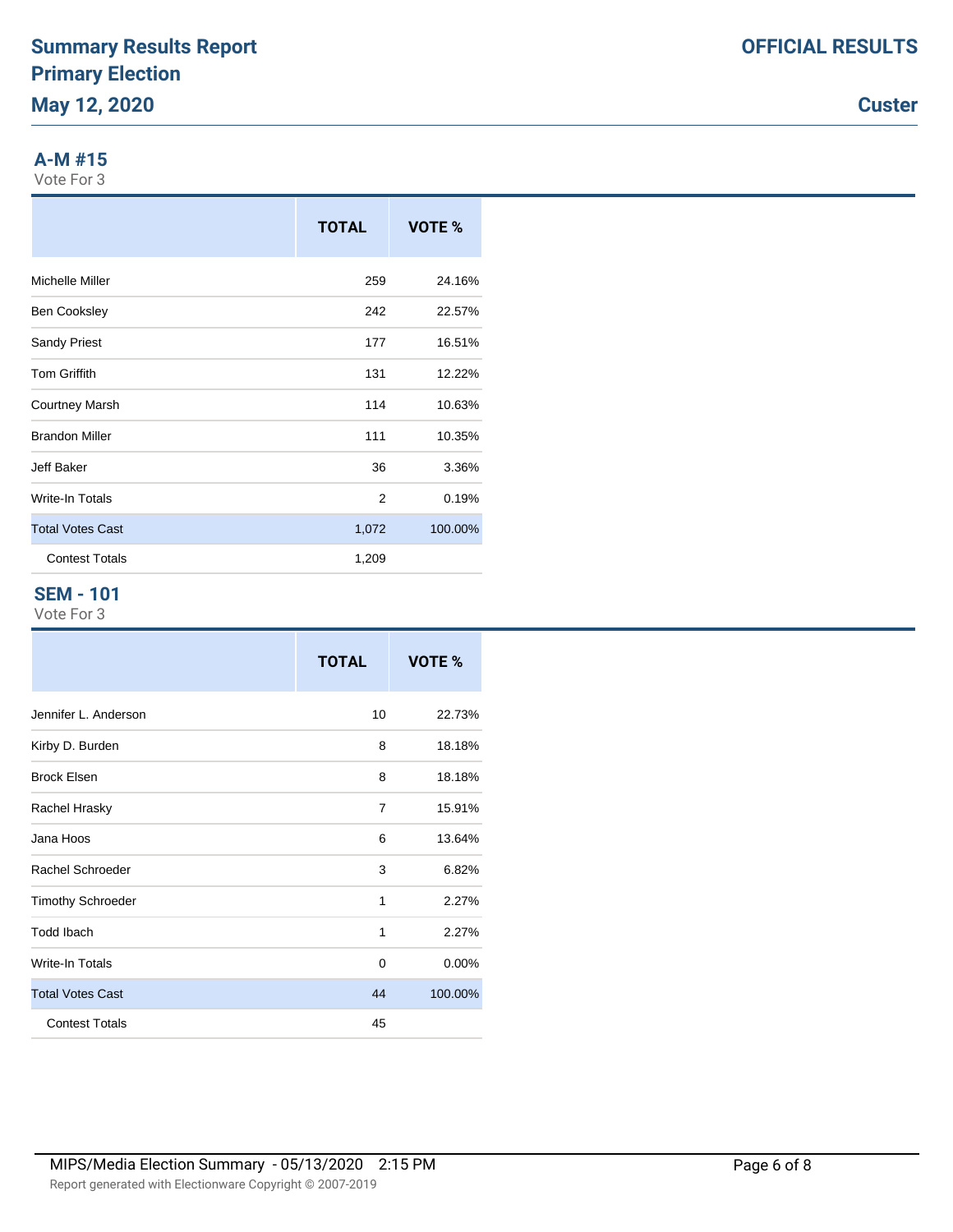# **Arnold Hospital**

Vote For 2

|                         | <b>TOTAL</b> | VOTE %  |
|-------------------------|--------------|---------|
| John R. Phillips        | 256          | 50.00%  |
| <b>Heather Furne</b>    | 251          | 49.02%  |
| Write-In Totals         | 5            | 0.98%   |
| <b>Total Votes Cast</b> | 512          | 100.00% |
| <b>Contest Totals</b>   | 602          |         |

# **Callaway Hospital**

Vote For 3

|                         | <b>TOTAL</b> | VOTE %  |
|-------------------------|--------------|---------|
| Greg Johnson            | 410          | 35.96%  |
| Zach Meyer              | 394          | 34.56%  |
| Jim Jenkins             | 327          | 28.68%  |
| Write-In Totals         | 9            | 0.79%   |
| <b>Total Votes Cast</b> | 1,140        | 100.00% |
| <b>Contest Totals</b>   | 1,623        |         |

# **Gothenburg Hospital**

|                         | <b>TOTAL</b> | VOTE %  |
|-------------------------|--------------|---------|
| Helen Cool              | 33           | 39.29%  |
| Monty L. Bowman         | 26           | 30.95%  |
| Mike Bacon              | 21           | 25.00%  |
| Write-In Totals         | 4            | 4.76%   |
| <b>Total Votes Cast</b> | 84           | 100.00% |
| <b>Contest Totals</b>   | 114          |         |